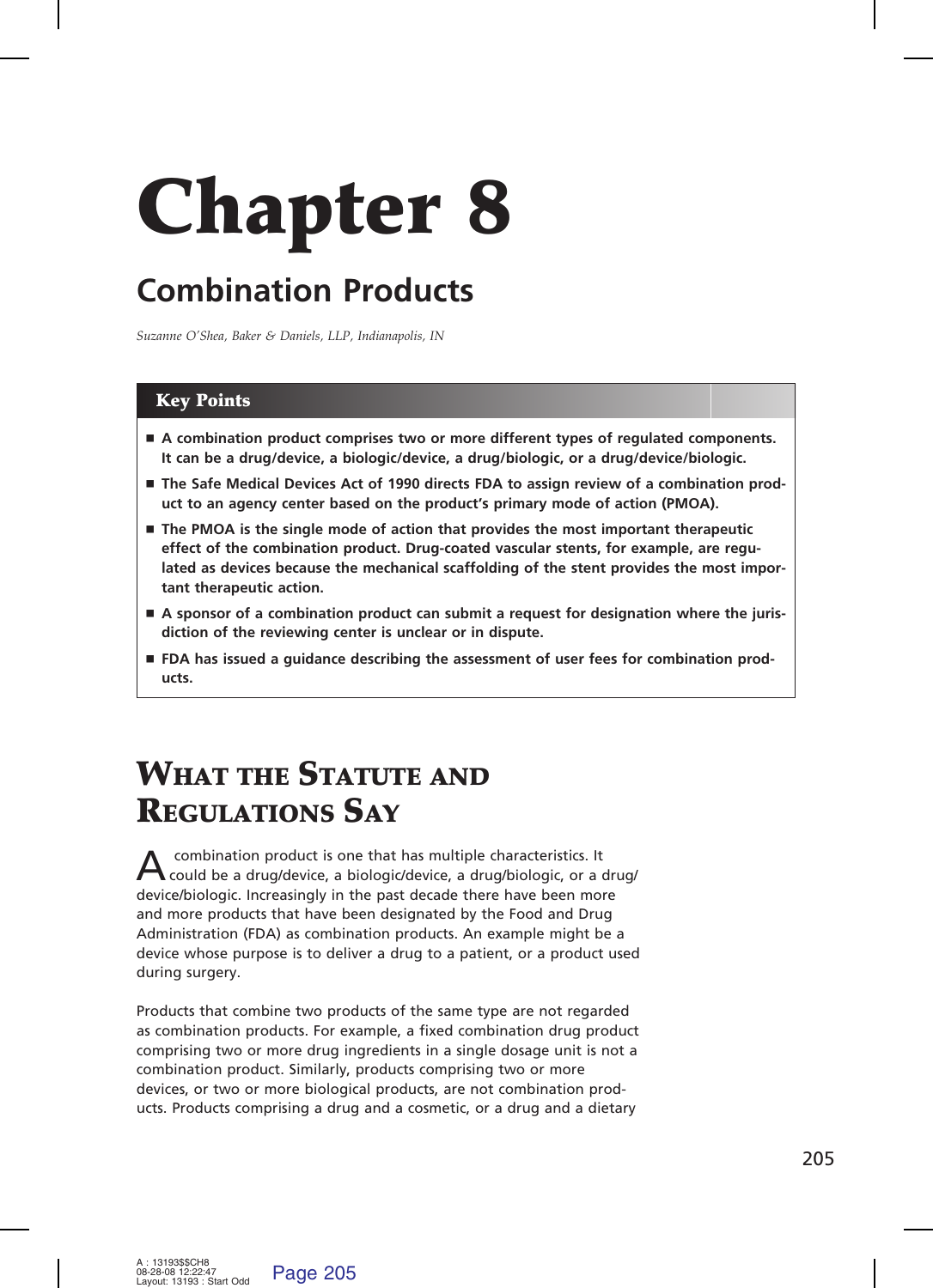*The Safe Medical Devices Act of 1990 addresses the threshold combination product issue: when a product comprises more than one type of product, which FDA center will review and regulate it?*

supplement, are also not considered combination products, although they raise some of the same issues as combination products.

The first statutory reference to combination products occurred in the Safe Medical Devices Act of 1990. The statute addresses the threshold combination product issue: when a product comprises more than one type of product, which FDA center will review and regulate it? The statute directs the agency to assign combination products to an agency center for review based on the product's primary mode of action (PMOA), but significantly contains no definition of ''combination products'' or PMOA:

The Secretary shall designate a component of the Food and Drug Administration to regulate products that constitute a combination of a drug, device, or biological product. The Secretary shall determine the primary mode of action of the combination product. If the Secretary determines that the primary mode of action is that of—

(A) a drug (other than a biological product), the persons charged with premarket review of drugs shall have primary jurisdiction,

(B) a device, the persons charged with premarket review of devices shall have primary jurisdiction, or

(C) a biological product, the persons charged with premarket review of biological products shall have primary jurisdiction.

FDCA § 503(g); 21 U.S.C. § 353(g)

Regulations issued shortly thereafter included the following definition(s) of combination products:

- A product comprising two or more regulated components—i.e., drug/ device, biologic/device, drug/biologic, or drug/device/biologic—that are physically, chemically, or otherwise combined or mixed and produced as a single entity (21 C.F.R. § 3.2(e)(1)). Examples include drugcoated stents, an implantable replacement joint coated with a growth factor, and a monoclonal antibody with a therapeutic drug attached.
- Two or more separate products packaged together in a single package or as a unit and comprising drug and device products, device and biological products, or biological and drug products (21 C.F.R. § 3.2(e)(2)). An example would be a kit containing a drug and a device applicator.
- A drug, device, or biological product packaged separately that according to its investigational plan or proposed labeling is intended for use only with an approved individually specified drug, device, or biological product where both are required to achieve the intended use, indication, or effect and where upon approval of the proposed product the labeling of the approved product would need to be changed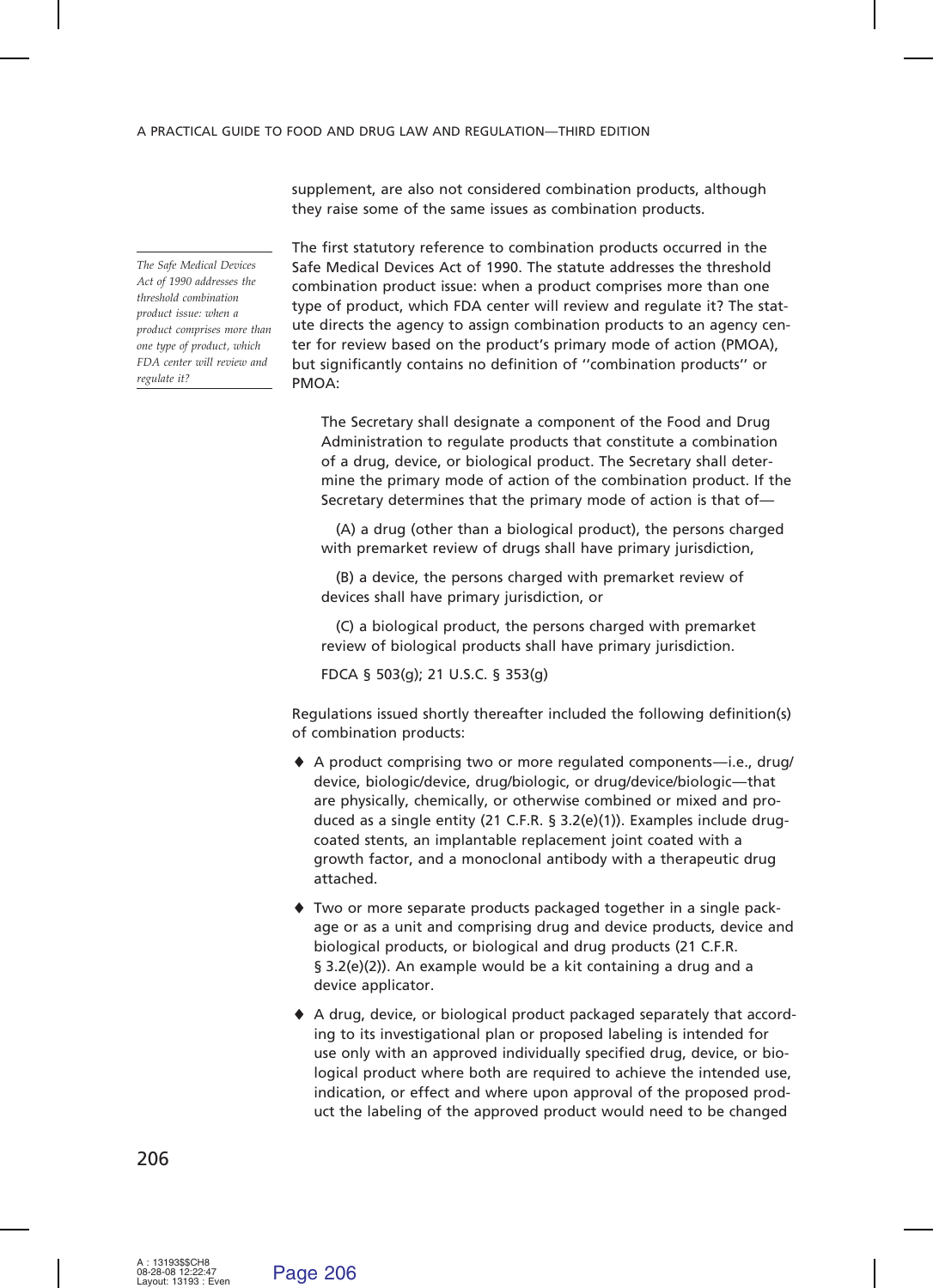(e.g., to reflect a change in intended use, dosage form, strength, route of administration, or significant change in dose) (21 C.F.R. § 3.2(e)(3)). An investigational device intended to deliver an already approved drug product in a new way for a new use would fit this definition.

 Any investigational drug, device, or biological product packaged separately that according to its proposed labeling is for use only with another individually specified investigational drug, device, or biological product where both are required to achieve the intended use, indication, or effect (21 C.F.R. § 3.2(e)(4)). An investigational device intended to deliver an investigational new drug would be deemed a ''combination product'' under this definition.

The statute does not address the statutory provisions under which a combination product is to be regulated. In practice, combination products are almost always regulated under the type of application ordinarily submitted to the center with jurisdiction over the product. In other words, combination products assigned to the Center for Drug Evaluation and Research (CDER) are ordinarily reviewed under the new drug provisions of the Federal Food, Drug, and Cosmetic Act (FDCA); combination products assigned to the Center for Devices and Radiological Health are ordinarily reviewed under the device provisions; while combination products assigned to the Center for Biologics Evaluation and Research (CBER) are ordinarily reviewed under the licensing provisions of the Public Health Service Act or the device provisions of the FDCA.

An exception to the above is FDA's final rule ''Regulations Restricting the Sale and Distribution of Cigarettes and Smokeless Tobacco to Protect Children and Adolescents.'' FDA asserted that it had the discretion to choose the premarket approval authority for combination products that provides the best public health protection (61 Fed. Reg. 44395, 44402 (Aug. 28, 1996)). In practice, combination products are almost always reviewed under the premarket approval authority ordinarily used by the lead reviewing center.

*Combination products are almost always regulated under the type of application ordinarily submitted to the center with jurisdiction over the product.*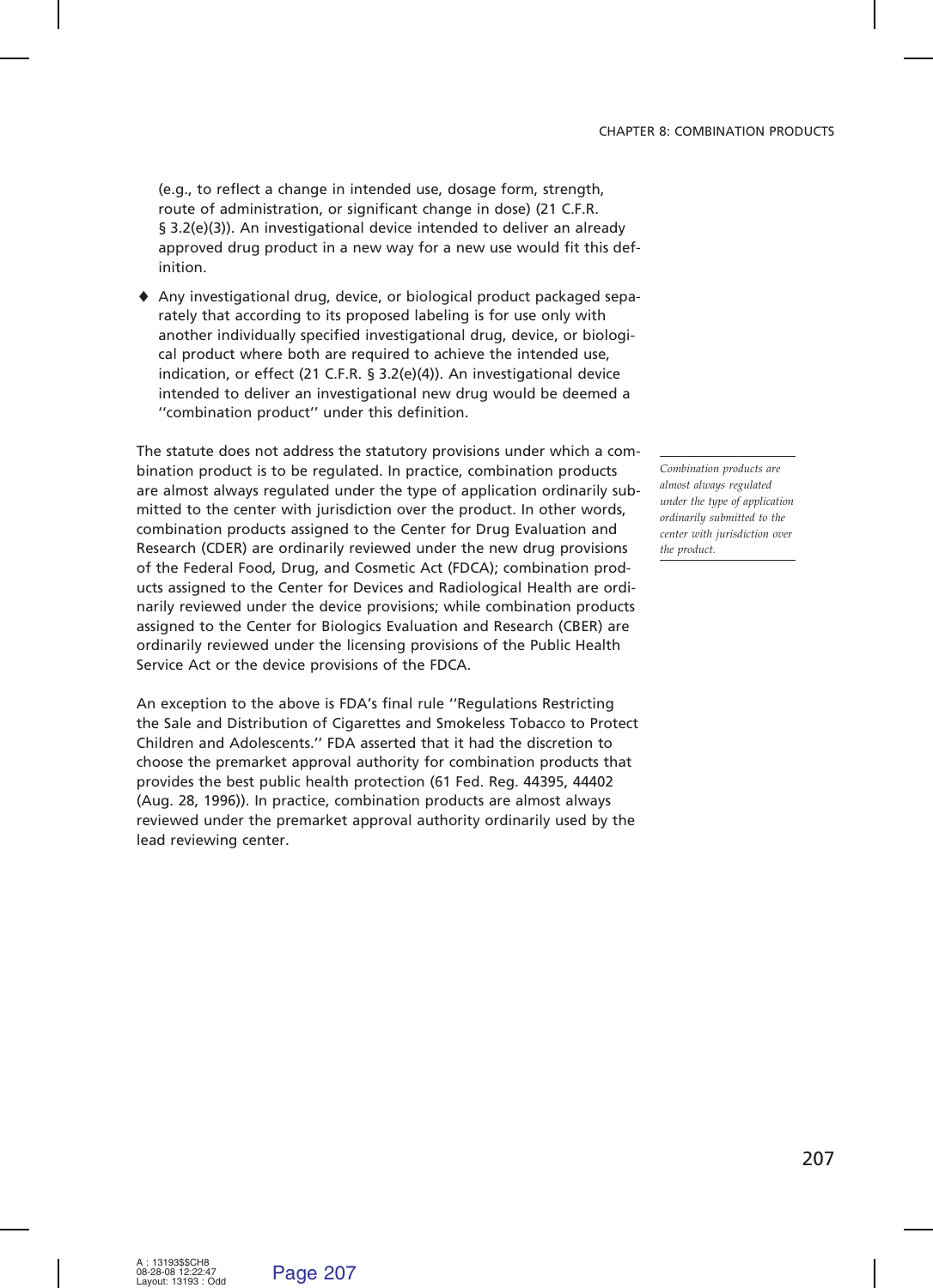## **PRIMARY MODE OF ACTION AND ASSIGNMENT OF A LEAD AGENCY CENTER**

#### **Intercenter Agreements**

In 1991, CBER, CDER, and CDRH entered into three Intercenter Agreements (ICAs): a CBER–CDER Intercenter Agreement, a CBER–CDRH Intercenter Agreement, and a CDER–CDRH Intercenter Agreement. Although they differ in content, format, and scope, the ICAs share the common purpose of explaining how various categories of both combination and single-entity medical products were classified and assigned at the time the agreements were written in 1991. The ICAs constitute guidance that is not binding on the public or the agency.

*The usefulness of Intercenter Agreements (ICAs) is becoming increasingly limited as new products are developed that were not envisioned when the ICAs were established.*

At the time the ICAs were written, they were the major jurisdictional statements issued by the agency, but their usefulness is becoming increasingly limited as new products are developed that were not envisioned when the ICAs were established. Since 1991, FDA has continued to classify and assign many new products not specifically covered by the ICAs. The body of jurisdictional decisions has therefore grown significantly, and over time, the ICAs have become incomplete statements.

In 2006, the agency published a *Federal Register* notice in which it concluded that while the CDER–CDRH and CBER–CDRH ICAs continue to provide useful nonbinding guidance about the assignment and classification of products, the CBER–CDER ICA was rendered almost completely out of date by the transfer of many therapeutic biological products from CBER to CDER in 2003. For these reasons, the agency proposed to continue the CDER–CDRH and the CBER–CDRH ICAs in effect, and to rescind the CBER–CDER ICA. As of the writing of this chapter, this proposal had not been finalized.<sup>1</sup>

### **Primary Mode of Action**

As noted above, the FDCA requires that combination products be assigned to an agency center on the basis of the product's PMOA, but does not include a definition of PMOA. In 2005, FDA amended the combination product regulations to include a definition of PMOA.

The amended regulations begin by defining mode of action as ''the means by which a product achieves an intended therapeutic effect or action. For purposes of this definition, 'therapeutic' action or effect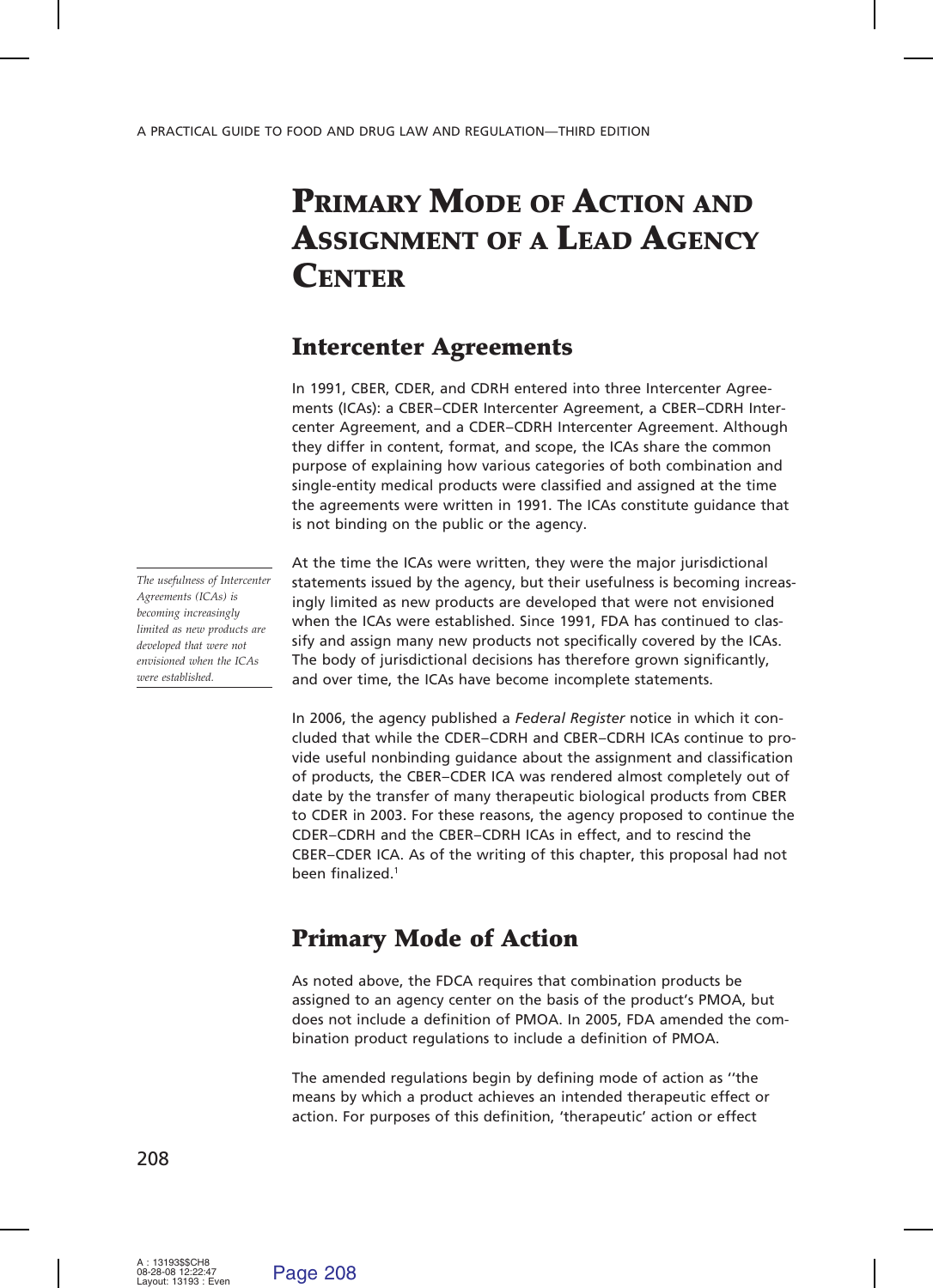includes any effect or action of the combination product intended to diagnose, cure, mitigate, treat, or prevent disease, or affect the structure or any function of the body'' (21 C.F.R. § 3.2(k)).

PMOA is defined as ''the single mode of action of a combination product that provides the most important therapeutic action of the combination product. The most important therapeutic action is the mode of action expected to make the greatest contribution to the overall intended therapeutic effects of the combination product'' (21 C.F.R.  $$3.2(m)$ ).

In many cases, this definition suffices to determine a combination product's PMOA. The preamble to the final rule provides several examples, including a drug-coated vascular stent. A vascular stent provides a mechanical scaffold to keep a blood vessel open while the drug is slowly released from the stent to prevent the buildup of new tissue that would re-occlude the artery. This product has two modes of action—the device mode of action contributed by the stent and the drug mode of action contributed by the drug coating. The stent itself provides the most important therapeutic effect of the product, while the drug augments the effectiveness of the stent. Accordingly, drug-coated stents are generally assigned to CDRH for review and regulation under the device provisions of the act.

In contrast, a drug-eluting disc, which is surgically implanted and contains a drug that is slowly released for prolonged, local delivery of chemotherapeutic agents to a tumor site, also has device and drug modes of action. In this case, however, the chemotherapeutic drug makes the most important contribution to the therapeutic effect of the product. Products like this are assigned to CDER for review and regulation under the new drug provisions of the FDCA.

In some cases, FDA has not been able to determine which component makes the major therapeutic contribution to the product. For example, consider a contact lens that corrects vision and also contains a drug that will be delivered from the lens to treat glaucoma. This hypothetical product has both drug and device modes of action, but the two modes of action are independent of one another, and neither appears to be subordinate to the other. In cases like this, where it is impossible to say that one component provides the most important therapeutic action of the product, the agency follows an assignment algorithm set out in the regulations.

The first step of the algorithm is to determine whether one agency center regulates other combination products presenting similar questions of safety and effectiveness with regard to the combination product as a whole. In this case, CDER regulates glaucoma drugs presenting questions of safety and effectiveness similar to those presented by the drug in the combination product, and CDRH regulates devices presenting questions of safety and effectiveness similar to those presented by the contact lens

*Where it is impossible to say that one component provides the most important therapeutic action of the product, FDA follows an assignment algorithm set out in the regulations.*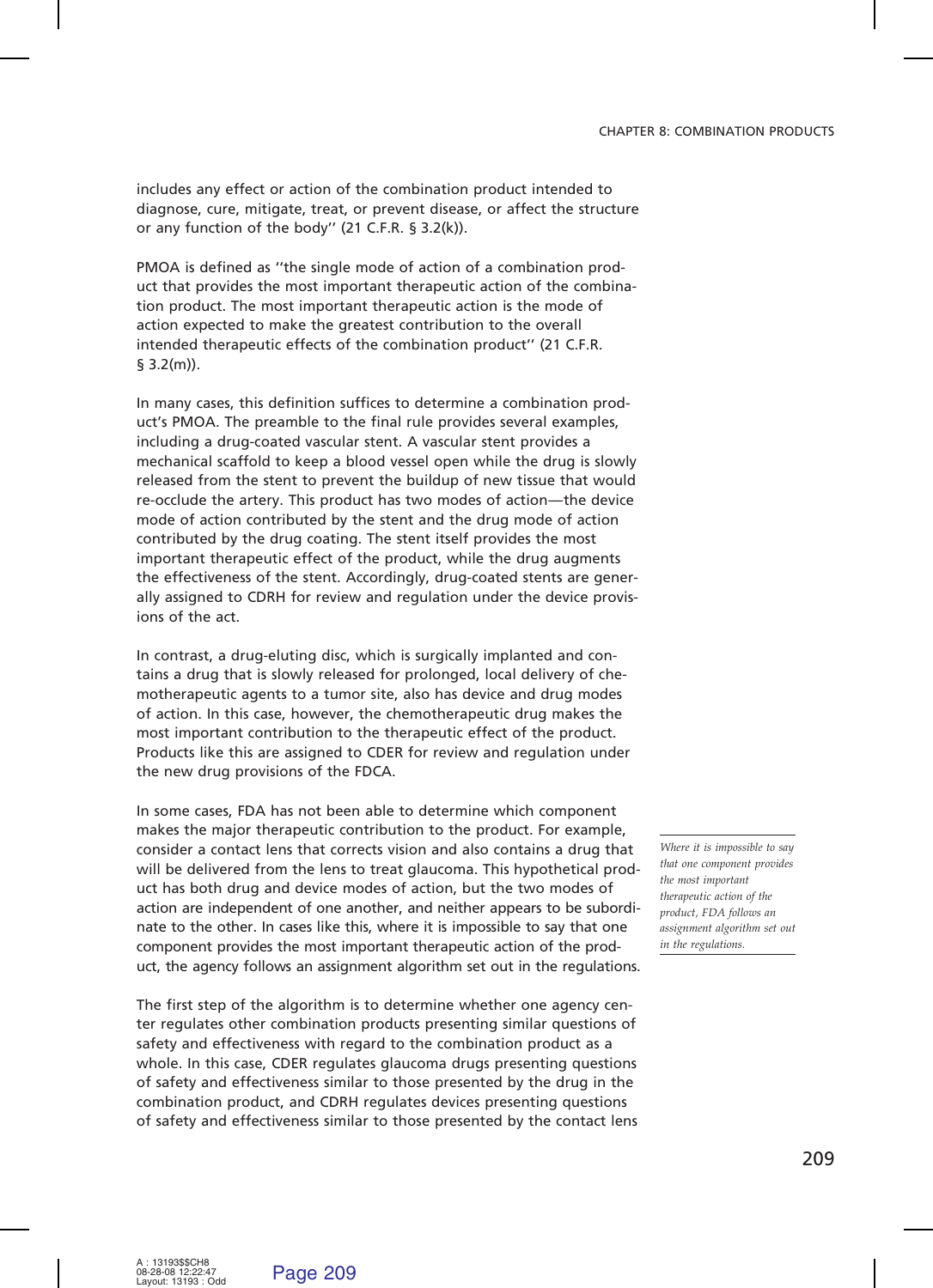in the combination product but neither agency center regulates combination products that present questions similar to those presented by both the contact lens and the glaucoma drug.

When no agency center regulates combination products presenting questions of safety and effectiveness with regard to the combination product as a whole, the agency proceeds to the second step of the algorithm; the agency considers which center has the most expertise related to the most significant safety and effectiveness questions presented by the combination product. In this case, the most significant safety and effectiveness questions are related to the characterization, manufacturing, and clinical performance of the drug component, while the safety and effectiveness questions raised by the vision-correcting contact lens are considered more routine. As a result, the corrective contact lens with a glaucoma drug product would be assigned to CDER for review. If a second manufacturer were to submit a marketing application for a similar product, the similar product would be subsequently assigned to CDER under the first step of the algorithm. (21 C.F.R. § 3.4(b).)

## **REQUESTS FOR DESIGNATION**

A request for designation (RFD) is the formal process by which a sponsor of a combination product requests that the agency assign a combination product to a center for review when it is unclear or in dispute as to which center has jurisdiction over the product. An RFD is limited to fifteen pages, and contains summary information about the product and its intended use. FDA recommends that an RFD be submitted as soon as sponsors have enough information about the product to enable FDA to make a decision.

An RFD is also to contain the sponsor's assessment of the modes of action of the components of the combination product, as well as the sponsor's description of the product's PMOA. Sponsors may include data on these points if it is useful to the determination of the product's modes of action and PMOA. The sponsor is also given the opportunity to recommend which center should have jurisdiction over the product.

By statute, the agency is allowed sixty days to respond to RFDs. The agency's decision is in the form of a designation letter. Decisions made in an RFD letter are unique in two respects. First, the agency may change these decisions without the consent of the sponsor only to protect the public health or for other compelling reasons. Second, if the agency does not issue a designation letter in response to an RFD within the sixty-day time period, the sponsor's recommendation as to assignment of the product takes effect. The agency rarely, if ever, fails to issue an RFD letter within the sixty-day time frame.<sup>2</sup>

*A request for designation is a formal process by which the sponsor of a combination product requests that FDA assign the product to a center for review when it is unclear or disputed as to which center has jurisdiction over the product.*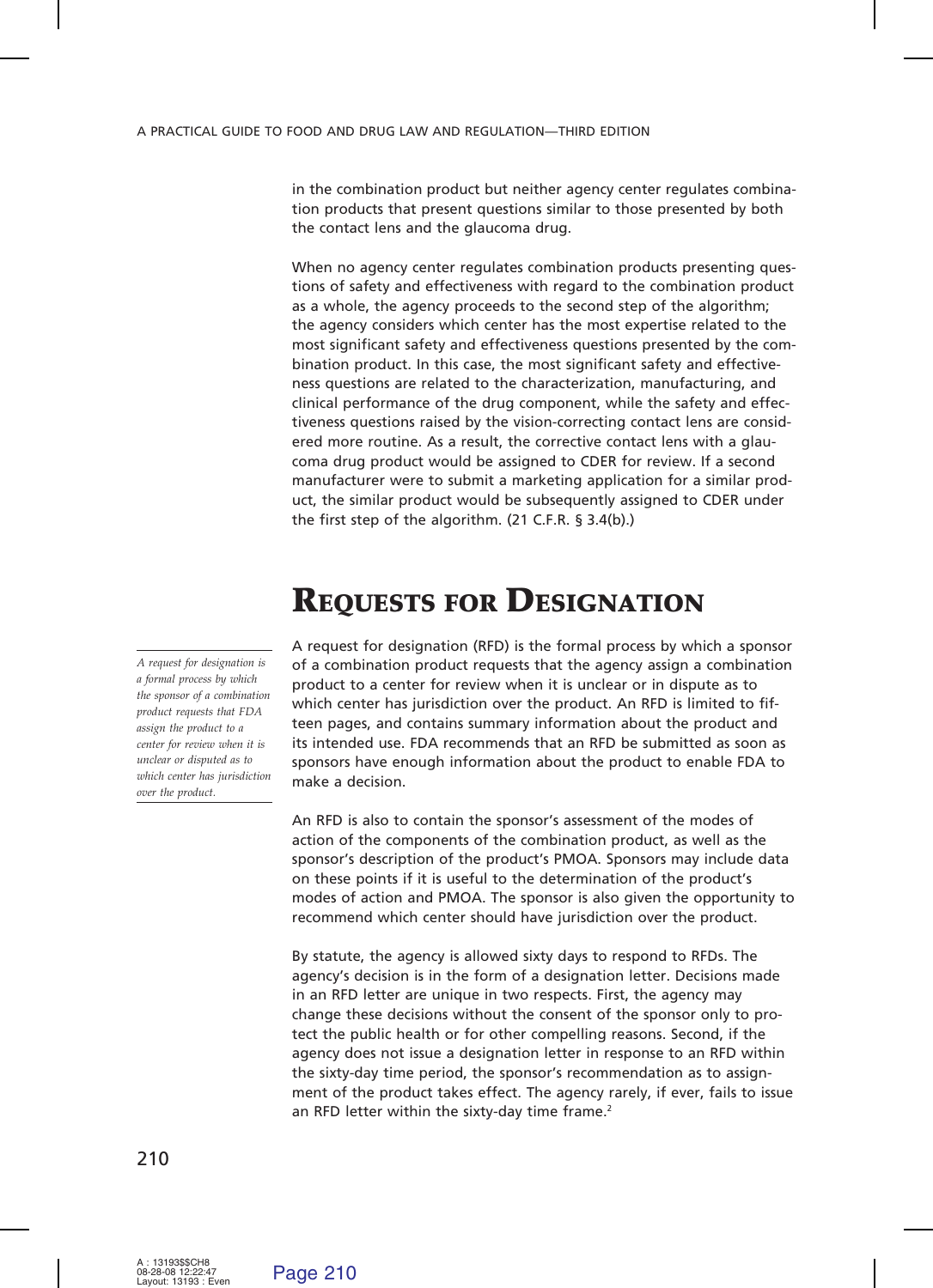#### **Consults and Collaboration**

Even though one agency center is designated as the lead, the other center will likely be involved in the review. In general, participation by the other relevant agency center is either a consultative review or a collaborative review. The RFD designation letter will state the role of the other center.

A consult occurs when one center requests advice from another center on a specific question or issue. A collaboration occurs when two or more centers have primary review responsibilities, generally for a defined portion of a submission. Regulatory and scientific decisions will be made by the management of each center for that portion of the review assigned to it, including the decision to approve or refuse to approve the product.

FDA has issued a Standard Operating Procedure (SOP) for the Intercenter Consultative/Collaborative Review Process.3 The objective of this SOP is to improve intercenter communication on combination products, as well as the timeliness and consistency of intercenter consultative and collaborative reviews.

A frequent concern about consults and collaborations is that they will slow down the review process. To allay such concerns, the SOP states that ''all consulted and collaborating reviewers should be held accountable and receive credit for thorough and timely expert reviews and advice. Every effort should be made to meet the due date identified by the request originator.'' The SOP also stresses the importance of frequent, ongoing communication between the primary reviewer and the consulting or collaborative reviewer.

## **COMBINATION PRODUCT ISSUES**

#### **Adverse Event Reporting**

FDA has not issued a regulation covering the reporting of adverse events for combination products. The agency has, however, issued for comment purposes only, a concept paper on postmarket safety reporting for combination products.4

The postmarket safety reporting requirements for drugs, biologics, and devices share many similarities. For example, each requires the reporting of deaths and serious adverse events, as well as the submission of periodic or follow-up reports. In general, appropriate postmarket safety

*FDA has not issued a regulation covering the reporting of adverse events for combination products.*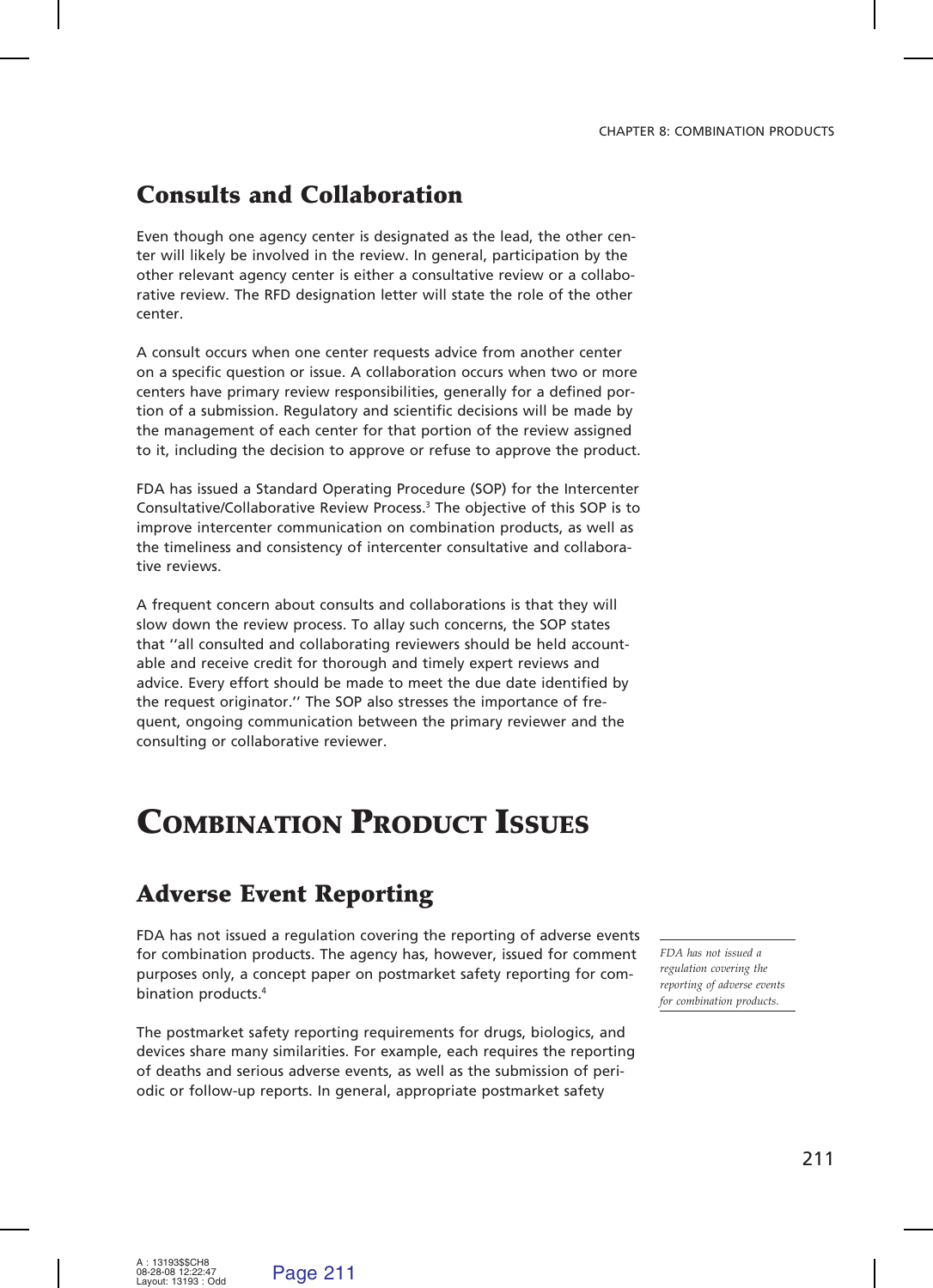reporting is achieved by following the requirements for the type of marketing application used for approval or clearance of the combination product. For example, a drug/device combination product approved under a new drug application would be subject to the postmarket reporting requirements for drugs.

There are some differences in the adverse event reporting requirements of drugs, devices, and biological products, however, and if combination products were subject only to the postmarket reporting requirements associated with the marketing application, some reporting requirements would not apply. For example:

- $\blacklozenge$  Both drug and device regulations reguire that deaths or serious injuries be reported. In addition, device postmarket safety regulations require reporting of device malfunctions where no death or serious injury occurred, but the device would be likely to cause or contribute to a death or serious injury if the malfunction were to recur (21 C.F.R. § 803.20(3)(ii)). Reporting for drugs and biological products does not include an analogous requirement to report a product failure. For some combination products containing a device constituent part that is regulated under the drug or biological product provisions of the act, it may be necessary to also comply with the device requirements should an adverse event occur that is attributable to the device constituent part.
- The device regulations also require reporting within five days of a reportable event that requires remedial action to prevent an unreasonable risk of substantial harm to the public health, as well as reportable events for which FDA makes a written request. (21 C.F.R. § 803.10(c)(2)(i).) For some combination products containing a device constituent part that are regulated under the drug or biological product provisions of the act, it may be necessary to also comply with the device requirements if the adverse event is attributable to the device constituent part.
- For drugs and biological products, regulations require reporting of adverse events that are both serious and unexpected within fifteen days of the sponsor's receipt of information about the event. (21 C.F.R. § 314.80(c).) Device postmarket safety regulations require reporting of any serious injury within thirty days. For some combination products containing a device and a drug or biological product, that are regulated under the device provisions of the act, it may be necessary to also comply with the drug and biological product requirements when the adverse event is attributable to the drug or biological product constituent part.
- The biological product regulations require a written report within seven days of any blood-related death (21 C.F.R. § 606.170). For some blood-containing combination products regulated under the drug or device provisions of the act, it may be necessary to also comply with this requirement.

*For some combination products containing a device constituent part that is regulated under the drug or biological product provisions of the act, it may be necessary to also comply with the device requirements should an adverse event occur that is attributable to the device constituent part.*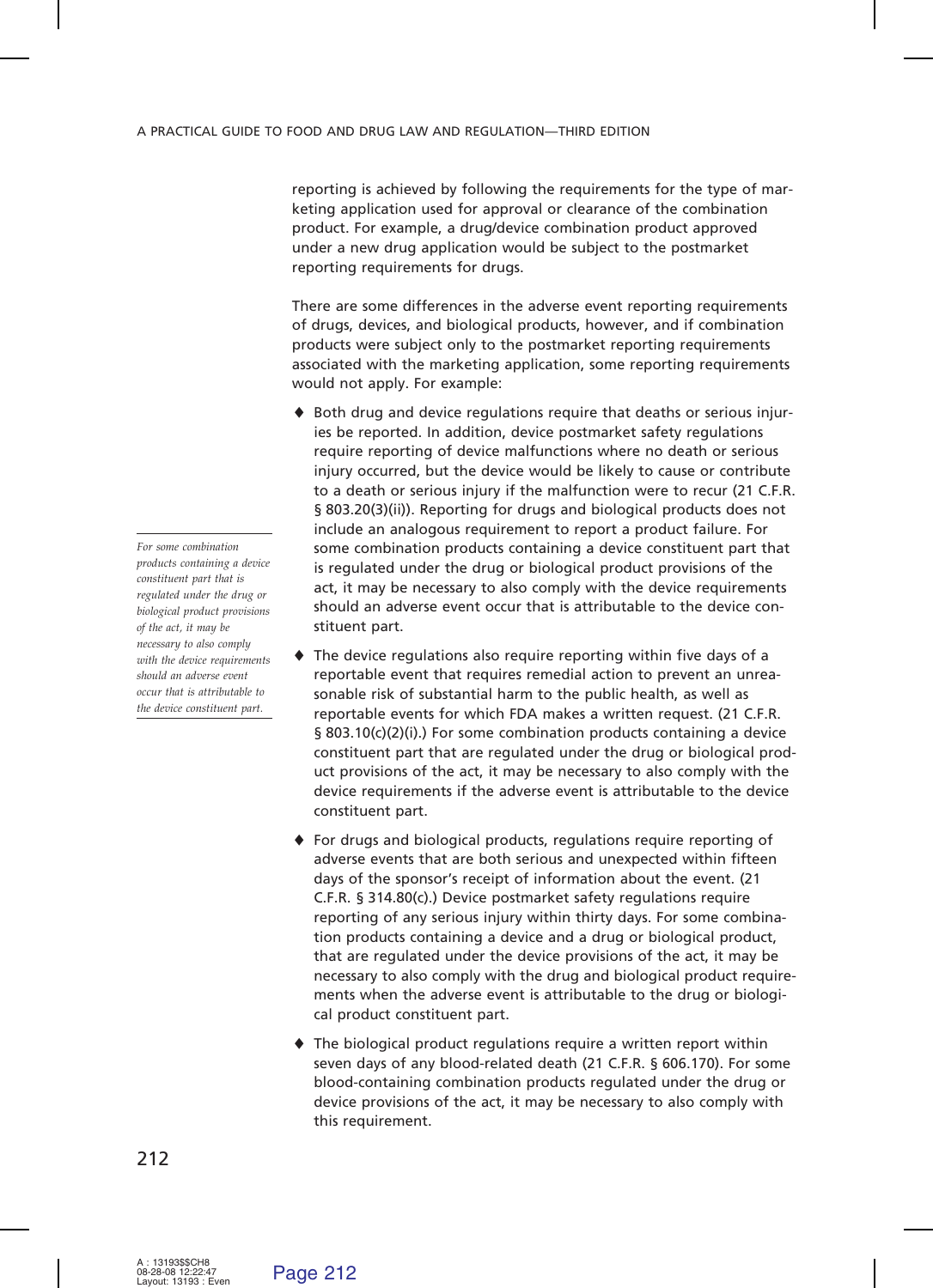## **Current Good Manufacturing Practices**

While FDA has issued a draft guidance on current Good Manufacturing Practices (cGMPs) for combination products, as of this writing FDA had not issued a proposed or final regulation covering the application of cGMPs (including 21 C.F.R. Parts 210 and 211 for drugs and biological products and Quality System Regulations (QSRs) for devices, 21 C.F.R. Part 820.)5

Current Good Manufacturing Practices and QSRs are intended to ensure that drugs; biological products; human cells, tissues, and cellular and tissue based-products; and devices are made properly. Each set of regulations, however, is somewhat different because each is tailored to the characteristics of the types of products for which they were designed. Each set of regulations contains certain express or specific requirements that may be only generally expressed in the other set of regulations. For example, the cGMP regulations for drugs and biological products specifically require calculation of yield and stability while QSRs contain more general design validation provisions. Similarly, QSRs have detailed Corrective and Preventive Action (CAPA) provisions, while cGMPs contain more general production record requirements.

Under the draft guidance, each drug, biological product, or device constituent part of a combination product, taken individually, is subject only to its governing cGMP regulations until it is actually combined with another type of constituent part to form a combination product. For example, when the constituent parts of a combination product are separately marketed, such as a new device intended for use with an individually specified, already approved drug product marketed by a different manufacturer, the device constituent part would be subject only to the QSRs, while the drug constituent part would be subject only to the cGMP regulations.

On the other hand, for combination products in which the constituent parts are physically, chemically, or otherwise combined or co-packaged, it generally should not be necessary for manufacturers to maintain two separate manufacturing systems to ensure compliance with both sets of regulations during and after joining the constituent parts together. Compliance with both sets of regulations during and after joining the constituent parts of a combination product can generally be achieved by using either the cGMP or QSRs because it should be possible to develop and implement a practice that complies with a more specific requirement in one set of regulations even while using the more general requirement framework included in the other set of regulations.

The following chart, from the draft guidance, identifies key provisions of the cGMP and QSRs that differ in their specificity. FDA recommends that manufacturers of constituent parts that are co-packaged or physically,

*Under the draft current Good Manufacturing Practices (cGMP) guidance, each drug, biological product, or device constituent part of a combination product, taken individually, is subject only to its governing cGMP regulations until it is actually combined with another type of constituent part to form a combination product.*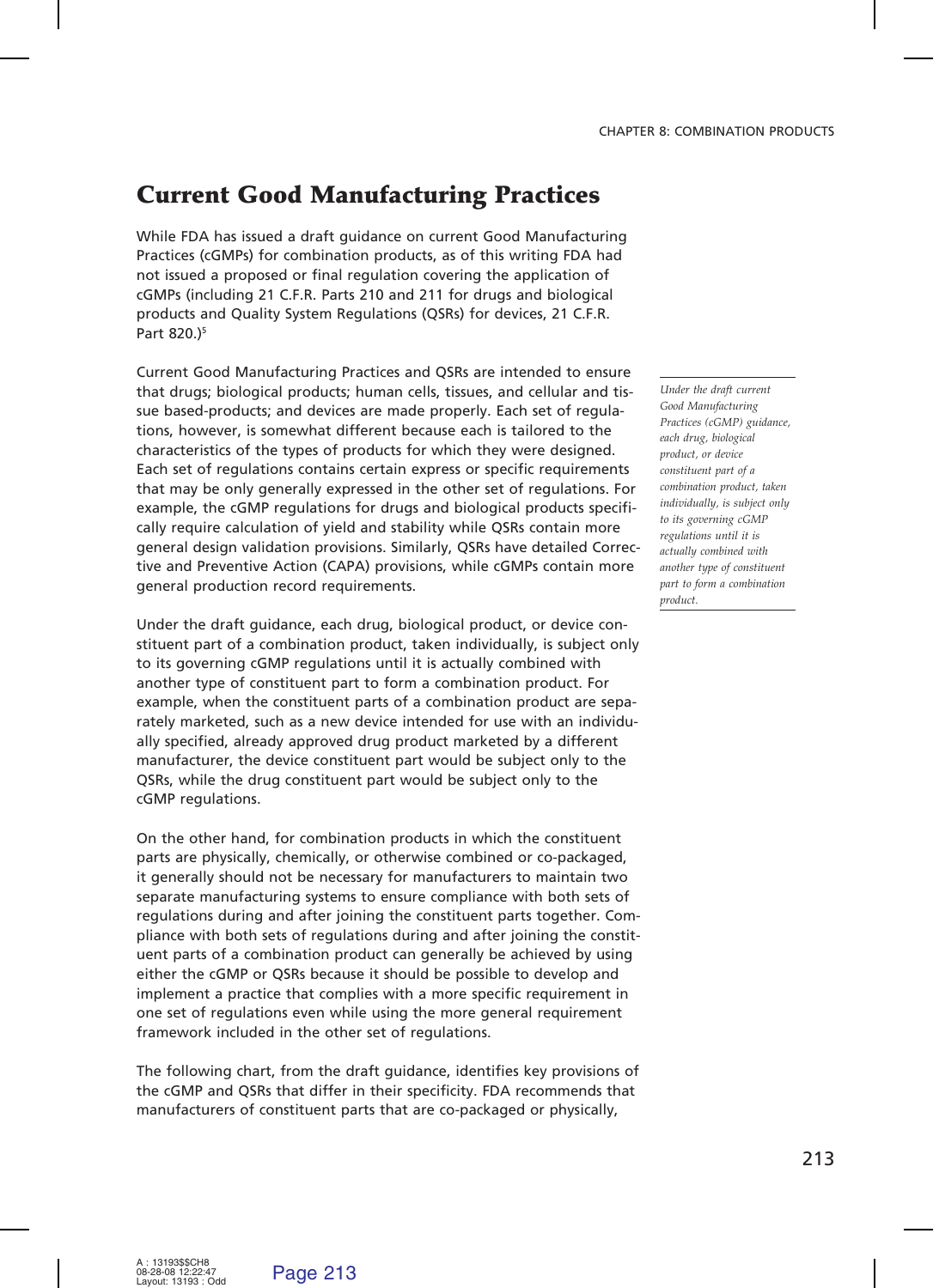chemically, or otherwise combined carefully consider these provisions during and after joining the constituent parts to ensure compliance with both cGMP and QSRs.

#### **Key Current Good Manufacturing Practice Provisions to Consider During and After Joining Together Co-Packaged and Single-Entity Combination Products**

| If The Operating Manufacturing<br>Control System Is Part 820<br>(QS Regulation) |                                                                                                          | If the Operating Manufacturing<br>Control System Is Part 210/211<br>(cGMP Regulation) |                                           |
|---------------------------------------------------------------------------------|----------------------------------------------------------------------------------------------------------|---------------------------------------------------------------------------------------|-------------------------------------------|
| Carefully<br><b>Consider These</b><br>Specific cGMP<br>Requirements             | Title                                                                                                    | Carefully<br><b>Consider These</b><br>Specific QS<br>Requirements                     | <b>Title</b>                              |
| § 211.84                                                                        | Testing and<br>approval or<br>rejection of<br>components,<br>drug product<br>containers, and<br>closures | § 820.30                                                                              | Design controls                           |
| § 211.103                                                                       | Calculation of<br>vield                                                                                  | § 820.50                                                                              | Purchasing<br>controls                    |
| § 211.137                                                                       | Expiration dating § 820.100                                                                              |                                                                                       | Corrective and<br>preventative<br>actions |
| § 211.165                                                                       | Testing and<br>release for<br>distribution                                                               |                                                                                       |                                           |
| § 211.166                                                                       | Stability testing                                                                                        |                                                                                       |                                           |
| § 211.167                                                                       | Special testing<br>requirements                                                                          |                                                                                       |                                           |
| § 211.170                                                                       | Reserve samples                                                                                          |                                                                                       |                                           |

According to the draft guidance, it may be important to consider other specific requirements to ensure compliance with both cGMP and QSRs depending upon the particular combination product. An example is aseptic control assurance for drug and biological product constituent parts unable to withstand terminal sterilization.

In the draft guidance, FDA recommends that manufacturers present information to the agency during the development phase about how they intend to achieve compliance with both sets of regulations during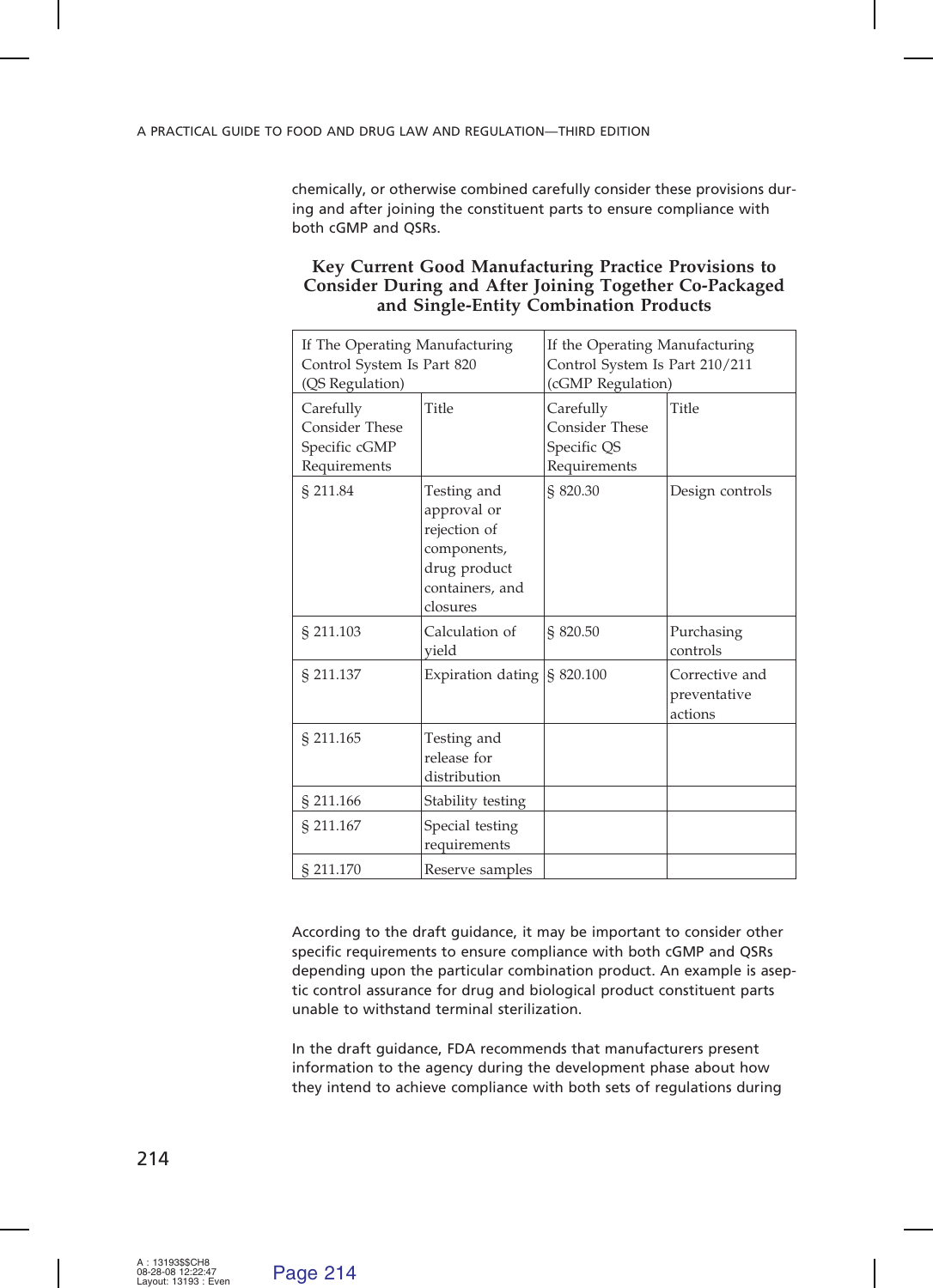and after joining the constituent parts together of proposed combination products that will have constituent parts that are physically, chemically, or otherwise combined, or that will be co-packaged. For example, FDA recommends that a pre-investigational new drug (pre-IND) or preinvestigational device exemption (pre-IDE) meeting include a discussion of the sponsor's implementation of cGMPs, including consideration of risks of the combination product, its technology, and any anticipated postmarket development and postapproval changes. FDA recommends that the sponsor include all critical manufacturers in these discussions and include information on critical steps that may be conducted at source/contract firms and any special testing. FDA's Office of Combination Products is available as a resource to sponsors in the resolution of cGMP concerns.

### **Number of Applications**

According to FDA regulations, ''the designation of one agency component as having primary jurisdiction for the premarket review and regulation of a combination product does not preclude . . . in appropriate cases, the requirement by FDA of separate applications.'' (21 C.F.R. § 3.4(c).) This regulation suggests that most of the time combination products will be reviewed and regulated under one application.

FDA has also issued a concept paper intended to clarify the number of marketing applications necessary for approval or clearance of a combination product.<sup>6</sup> According to the concept paper, while a combination product is assigned to an agency center based on the product's PMOA, the PMOA does not automatically determine the type of marketing application that will be used. Depending on the type of product, approval or clearance could be obtained either through a single marketing application, or through separate marketing applications for the individual constituent parts of the combination product.

For most combination products, a single marketing application should be sufficient to ensure product safety and effectiveness. FDA review of a combination product under a single application addresses the combination product as a whole and its constituent parts.

Although two applications for a combination product have rarely been required, the concept paper notes that there are some circumstances in which two applications could be necessary to ensure safety or effectiveness of the combination product. According to the concept paper, two applications might be required in the following circumstances:

- when the constituent parts are separate and complex products;
- when one constituent part has uses beyond the combination product;

*Depending on the type of product, approval or clearance could be obtained either through a single marketing application, or through separate marketing applications for the individual constituent parts of the combination product.*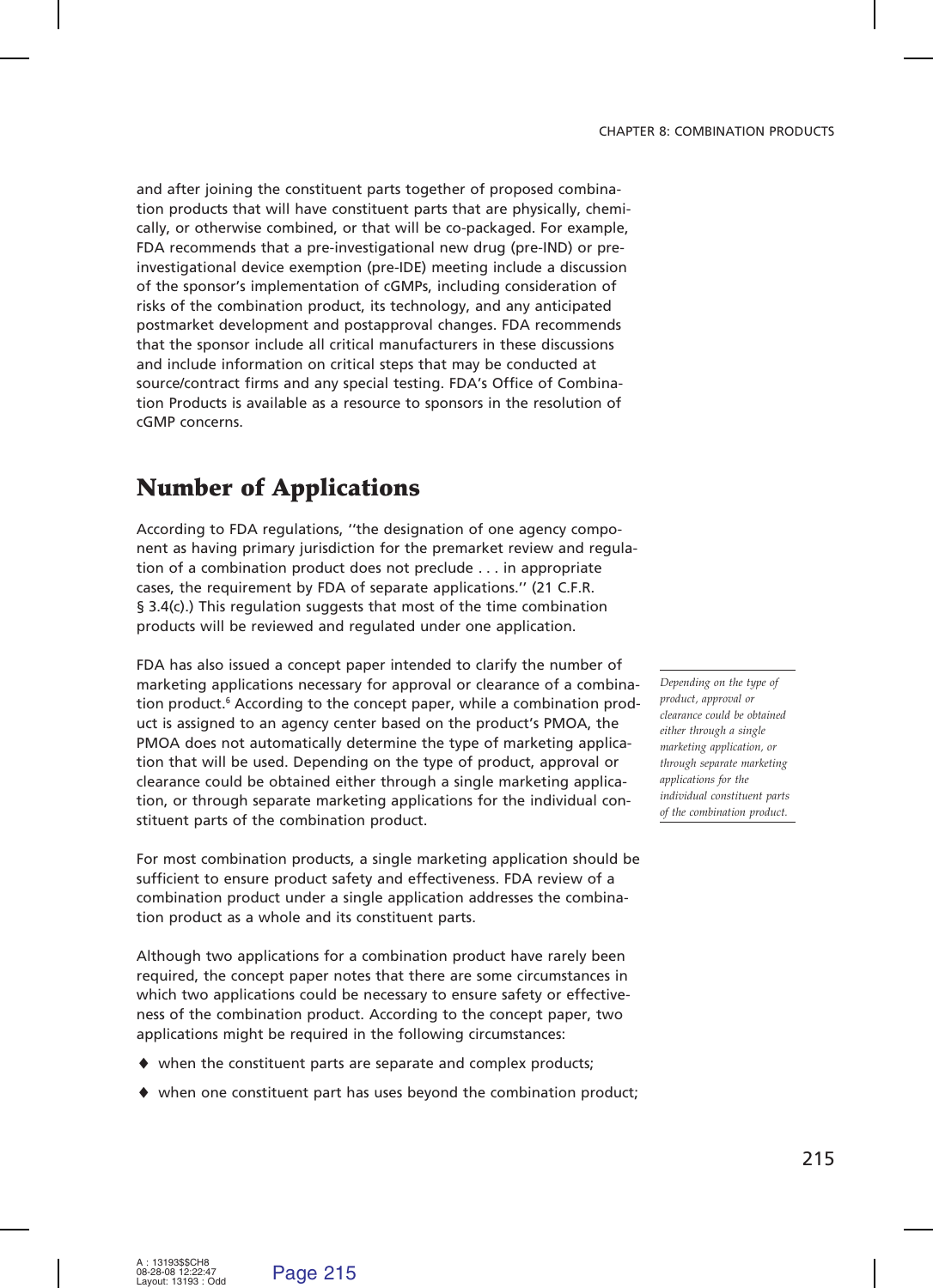- when a Biologics License Application for further manufacture is appropriate to ensure the identity, safety, purity, and potency of certain biological products when the product as a whole is being regulated under the drug or device provisions;
- $\bullet$  to effect labeling revisions for a constituent part that is already approved for uses that do not include the proposed combination product indication;
- $\blacklozenge$  to maintain regulatory consistency.

Additionally FDA, under some circumstances, may accept two applications from the manufacturer when one would suffice to ensure the safety and effectiveness of the product. FDA recognizes that certain regulatory mechanisms (such as new drug exclusivity or orphan drug benefits) are associated only with certain types of marketing applications and that sponsors may wish to derive specific benefits that accrue under a particular application. In addition, when two manufacturers are involved in the development and manufacture of a combination product, each manufacturer may prefer its own application. The concept paper requests stakeholder perspectives on appropriate FDA responses when sponsors desire to have multiple applications.

#### **User Fees**

Congress first authorized FDA to collect fees from companies that manufacture drugs and biological products under the Prescription Drug User Fee Act of 1992 (PDUFA), and from companies that manufacture devices under the Medical Device User Fee and Modernization Act of 2002 (MDUFMA). FDA has issued a guidance describing the assessment of user fees for combination products.<sup>7</sup>

In general, combination products reviewed under one application will be subject to the user fees associated with that type of application. For example, a biologic/device or a drug/device combination product for which a device premarket approval (PMA) application is required would be subject to the PMA fee under MDUFMA.

In instances where one application would suffice but the sponsor(s) elect to submit two applications covering the constituent parts of a combination product, FDA believes that the user fees associated with both applications should be payable. Although sponsors may still be eligible for fee waivers or reductions, FDA assesses the two fees because review of two applications when one would suffice places an extra burden on FDA resources.

On the other hand, when FDA requires two applications for a combination product, sponsors are encouraged to consider submitting a request

*In general, combination products reviewed under one application will be subject to the user fees associated with that type of application.*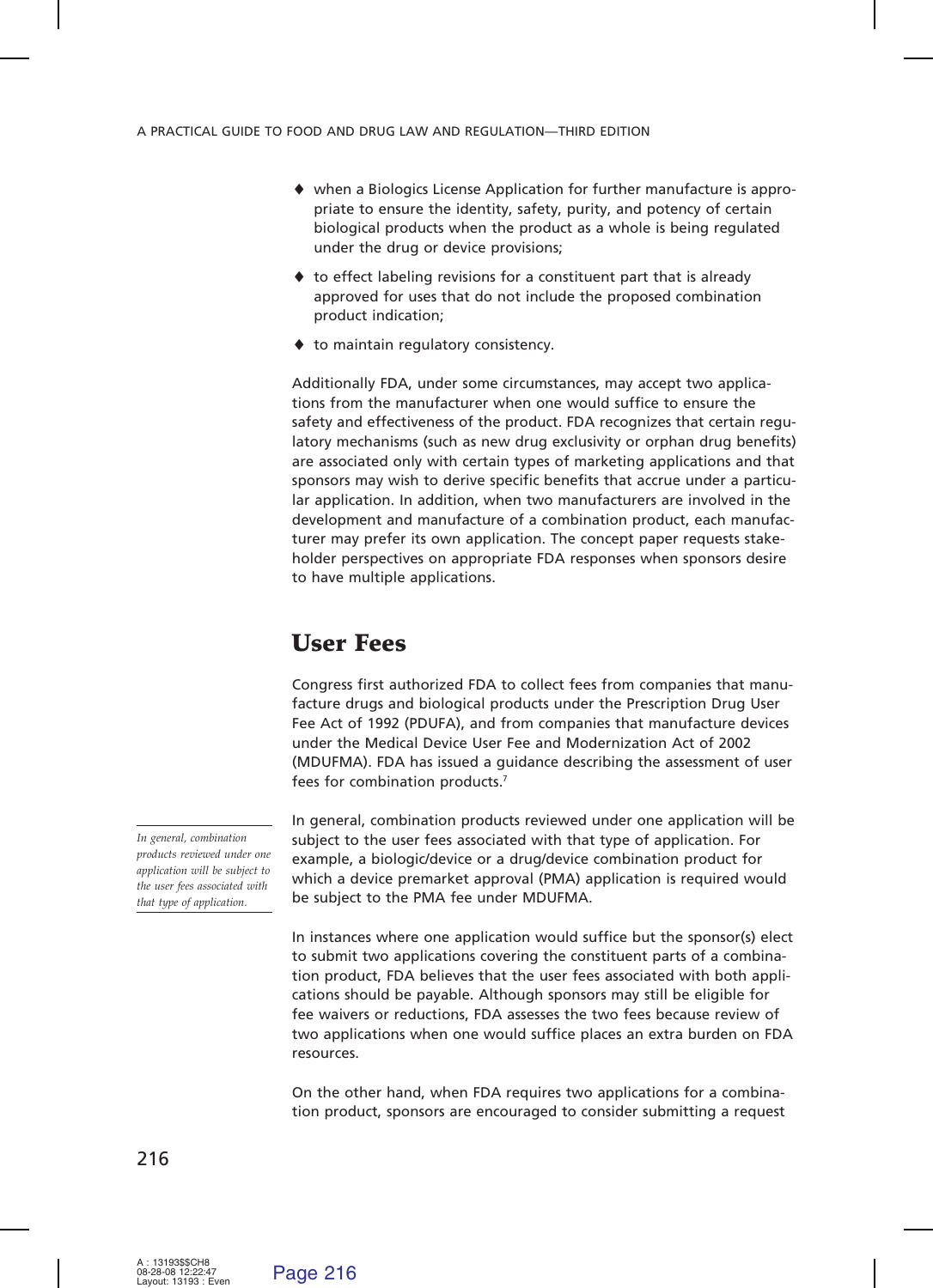for user fee waiver or reduction. In particular, according to the guidance, FDA will look closely at whether a PDUFA ''barrier to innovation'' waiver may be applicable to reduce the additional fee burden associated with FDA's requirement for two marketing applications.

Both PDUFA and MDUFMA provide waivers or reductions of fees associated with the submission of applications by small businesses, although the eligibility standards and amount of the fee waiver or reduction differ. Sponsors of combination products requiring two applications should consider applying for the small business waiver or reduction under PDUFA and/or MDUFMA if they meet the qualification criteria.

Other than certain specific situations, such as marketing applications submitted by small businesses, standard MDFUMA fees are required for nearly all device marketing applications. In contrast, PDUFA provides for waivers or reduction of fees where:

- $\blacklozenge$  Such waiver is necessary to protect the public health.
- The assessment of the fee would present a significant barrier to innovation because of limited resources or other circumstances.
- The fees to be paid by such person will exceed the anticipated present and future costs incurred by the Secretary in conducting the process for the review of human drug applications for such person.

Combination products that incorporate cutting-edge, innovative technologies that hold promise for advancing patient care may also be eligible for waiver or a reduction of fees as FDA believes that assessment of two marketing application fees could represent a significant barrier to its development. To be eligible for the ''innovative combination product'' waiver under PDUFA's ''barrier to innovation because of . . . other circumstances'' provision, FDA considers the following factors:

- $\blacklozenge$  the combination product as a whole is innovative;
- FDA is requiring two fee-bearing marketing applications for the product;
- $\blacklozenge$  the applications request approval only of the two components of the combination product for use together (i.e., neither application includes an independent use for that constituent part of the combination product); and
- $\blacklozenge$  the applicant does not qualify for a small business waiver or have limited resources.

FDA considers the following factors in determining whether a combination product is innovative for purposes of the waiver application:

 $\blacklozenge$  the product addresses an unmet medical need in the treatment, diagnosis, or prevention of disease and therefore provides significant, meaningful advantage over alternatives;

*Both PDUFA and MDUFMA provide waivers or reductions of fees associated with the submission of applications by small businesses, although the eligibility standards and amount of the fee waiver or reduction differ.*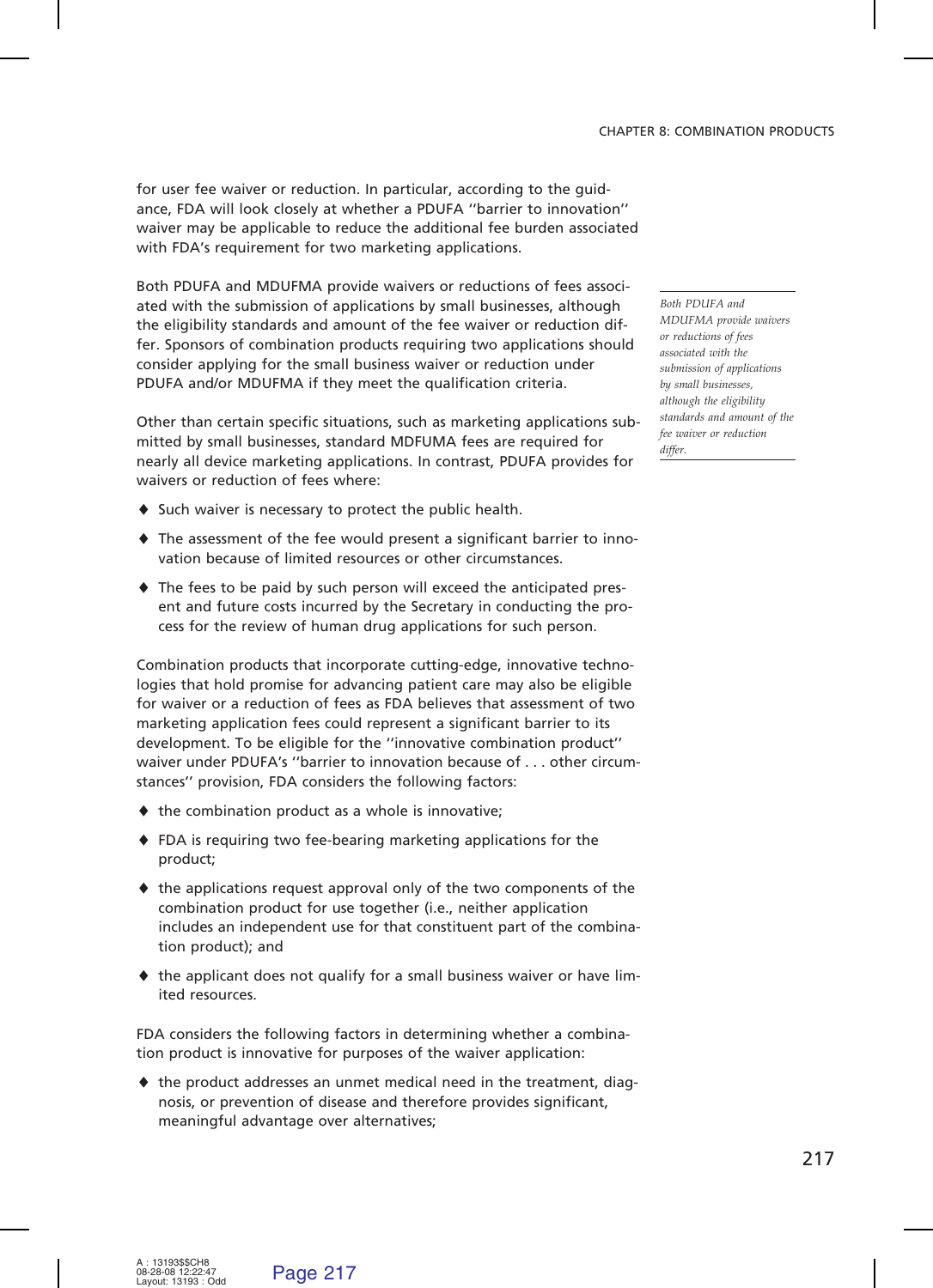- $\blacklozenge$  factors such as whether one of the two applications includes a new molecular entity, has been designated as a priority drug, is eligible for expedited device review, or has been granted fast track status; and
- $\blacklozenge$  the existence of treatment alternatives (which would weigh against deciding that a product is innovative).

For innovative combination products requiring two applications, FDA would expect to reduce PDUFA fees as follows in appropriate situations:

- For products requiring a MDUFMA application and a PDUFA application, FDA would expect to reduce the PDUFA fee by the amount of the MDUFMA fee. Thus a sponsor would pay the full MDUFMA fee associated with the MDUFMA application, and a PDUFA fee reduced by the amount of the MDUFMA fee. The total amount paid would be the equivalent of one PDUFA fee.
- $\blacklozenge$  For products requiring two PDUFA applications (for combination products comprising a drug constituent part and a biological product constituent part), FDA would expect to reduce each PDUFA fee by half. In such a case, the total amount paid would be equivalent to one PDUFA fee.

According to the guidance, the ''innovative combination product'' waiver provides for a possible waiver only of application fees; the waiver is not applicable to annual product and establishment fees. FDA reviews requests for waivers of product and establishment fees, as well as requests for waivers or reductions of application fees not qualifying for the ''innovative combination product'' waiver, under criteria applicable to both combination and noncombination products.

## **FDA'S OFFICE OF COMBINATION PRODUCTS**

Immediately following formal creation of the combination products category in 1990, the task of designating a lead agency center for review and regulation of combination products was assigned to the Office of the Chief Mediator and Ombudsman in the Office of the Commissioner. Over the years, a number of concerns have been raised about combination products, including concerns about the consistency, predictability, and transparency of the assignment process; issues related to the management of the review process when two or more FDA centers had review responsibilities for a combination product; and lack of clarity about the postmarket regulatory controls applicable to combination products.

*The ''innovative combination product'' waiver provides for a possible waiver only of application fees; the waiver is not applicable to annual product and establishment fees.*